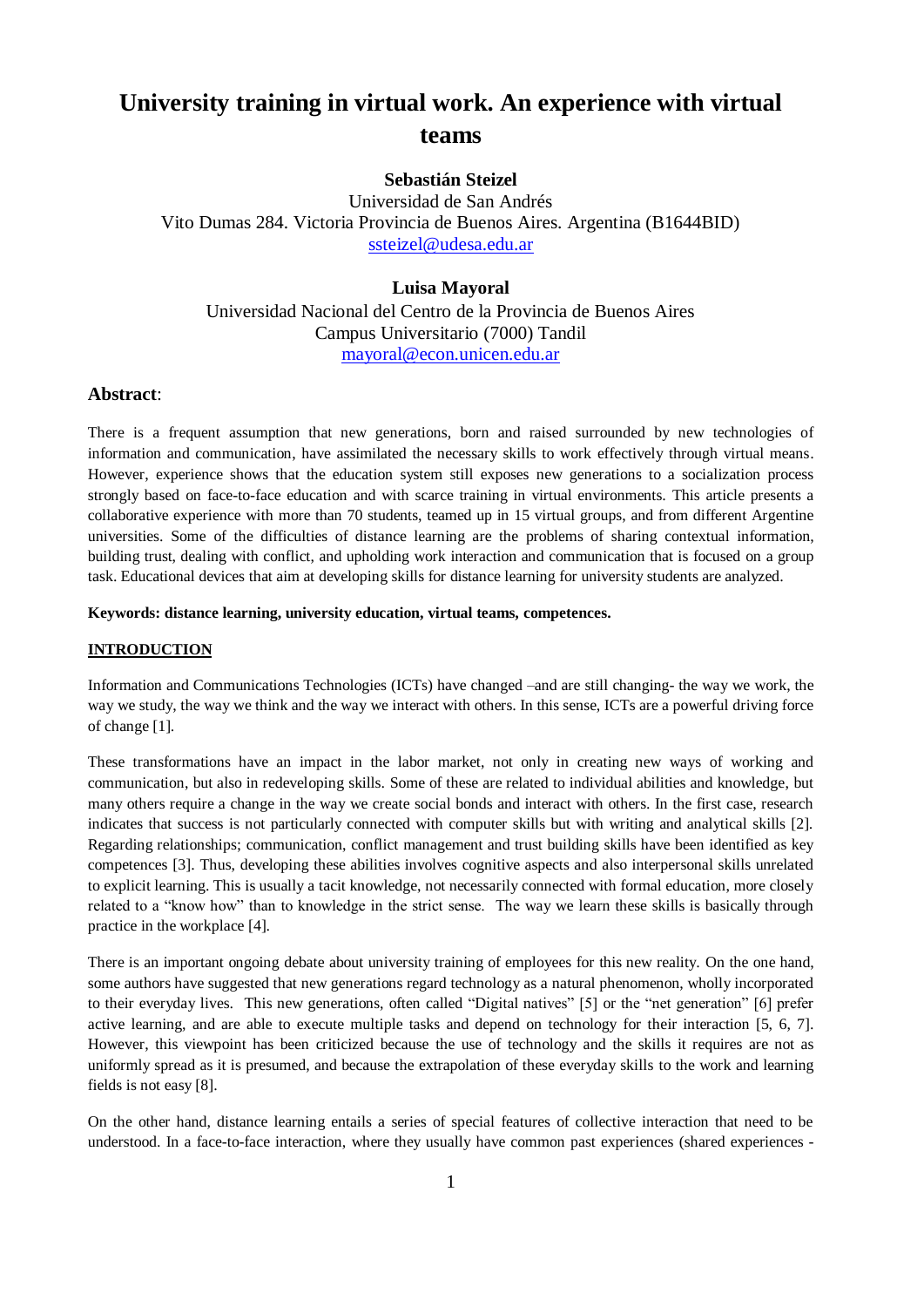they know each other-, and knowledge of the context where they work, -its culture, performance standards, etc.-), people get together, they re-cognize each other, they work and monitor their progress together; social control mechanisms emerge, etc. Many of these elements manifest themselves differently in the case of distance work, and not everybody shares the many assumptions about the task, the members and the organization that are brought about. Also, these teams work on the basis of "different" parameters in terms of time, interaction and personal skills which need to be learned.

This paper identifies and analyzes the special features of work in distance teams and draws a series of conclusions that can contribute to the development of these skills within the field of university education. It is the result of an exploratory research experience of a quasi-experimental nature in different universities. The article is organized as follows: in the first part the main concepts related to distance learning and the problems associated with this modality of education are introduced; the second part presents some ideas connected with experience-based learning that are key to understanding the purpose of the experience we present, and the third depicts the methodology used. Lastly, the main findings are analyzed and conclusions for skills development are drawn.

## **THEORETICAL FRAMEWORK**

In the field of education there are multiple perspectives to approach the study of dispersed teams or, as they are also known, "virtual teams". The "distance learning" scholarly corpus would be the most predictable avenue to explore. But an approach that closely draws on the Administration Sciences contends that, given certain basic dimensions, face-to-face groups can be taken as a reference against which virtual groups can be analyzed. A new and currently growing approach in the field suggests that "virtual groups" can be problematized as an object of study that can be analyzed in itself and not by contrast to any other formation. Drawing from this last perspective, two main dimensions will be dealt with: virtual teams and virtual learning environments.

## **Virtual teams**

Virtual work is a modality where people share a common objective and carry out tasks independently, in different places and times, using technology as their main means of communication [9]. To fully understand the challenges faced, the special features of this modality need to be identified.

Cramton [9] explores the implications that invisibility has in virtual work, and emphasizes the need to elaborate situational explanations. In the same vein, Sproull and Kiesler [10] argue that communication through ICTs greatly reduces social context cues that give messages a specific meaning. When many of the elements of the social context that are important to communication become uncertain, as happens with the use of electronic mail; social cues weaken and relationships are more difficult to establish. This difficulty depends, in part, on a failure to understand the situation (work, context, emotional, etc.) lived by the other party, thus degenerating in the attribution of wrong causes to a certain behavior [9].

Other authors focus on understanding conflict in virtual teams. According to Hinds and Bailey [11], technology sets a limit to the amount of information that can be transmitted, and also increases conflict and imposes the additional difficulty of the need for coordination of the behavior of team members. Hinds and Mortensen [12] found that there is more personal conflict in a virtual team, compared with a collocated team. Accordingly, and because face-to-face conflict management strategies cannot be extrapolated to distance situations [13], these conflicts become critical to virtual teams and their resolution does not lie within known parameters. The authors suggest accounting for the moderating effects of shared identity and shared context, as well as generating mechanisms of spontaneous communication.

Distancing himself from the handling of specific conflicts, Walther [14] contends that although virtual teams may show high levels of performance, these teams need a longer time to develop and to reach a balanced form of interaction than face-to-face teams.

Finally, many authors also posit the need for face-to-face meetings in order to create the necessary empathy for an effective performance [15]. However, when the composition of virtual teams include subgroups with members that share a location, these members show a better relationship with their close colleagues than with the more distant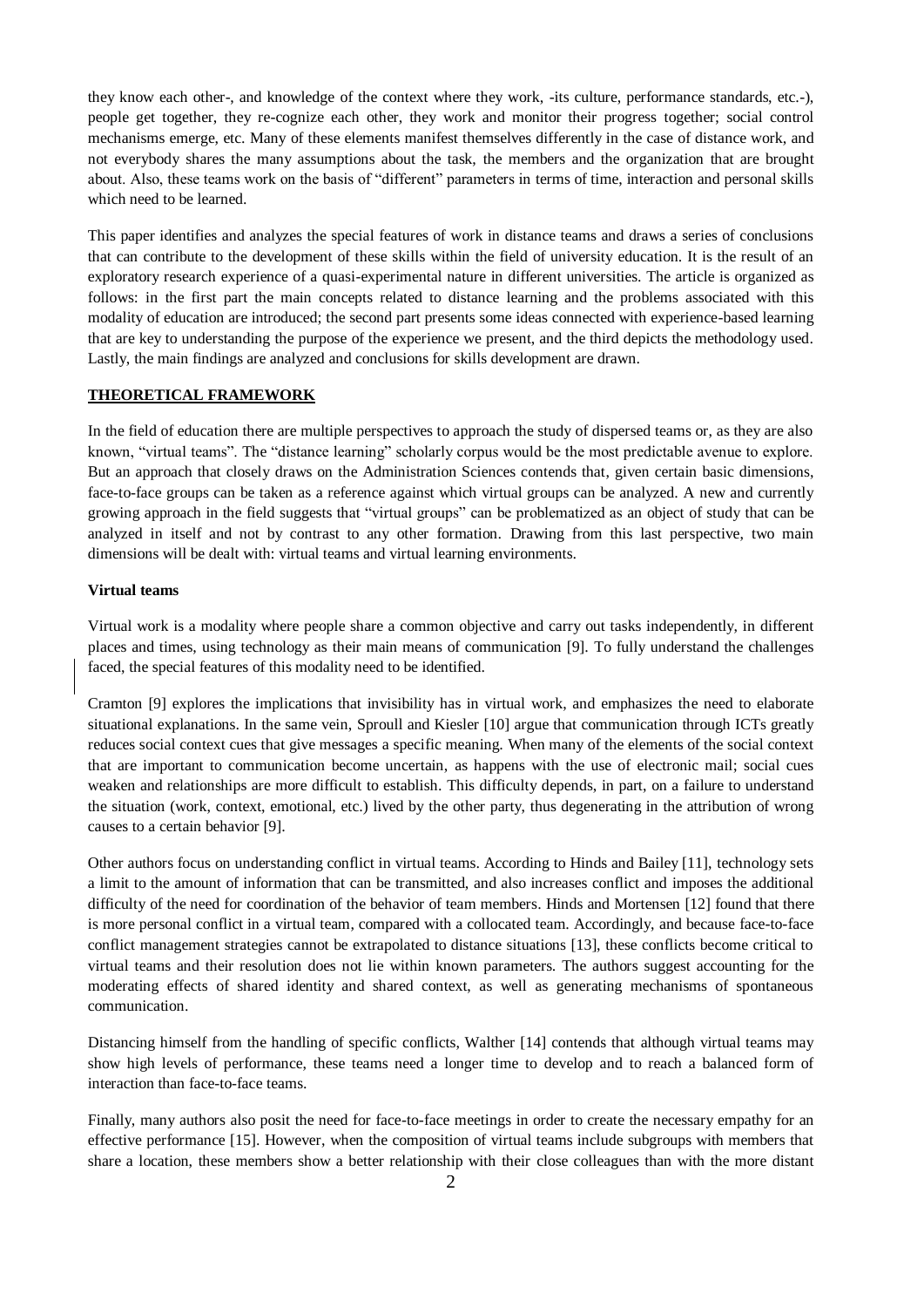ones, although same nationality groups show higher levels of conflict and lower levels of trust than totally dispersed groups [16].

In conclusion, compared with traditional work, virtual work entails different special features and it is essential to identify, understand and assimilate them to ensure more productive performances. The simple extrapolation of faceto-face work dynamics can generate misunderstandings, conflicts and problems that are very difficult to revert once put into motion.

#### **Learning in virtual environments**

Theories that deal with practice learning, such as Communities of Practice theories [17], can be useful to understand learning in virtual environments that is meaningful to students. At the risk of incurring in simplifications, these geographically dispersed groups, mediated by a computer, can be considered as "communities of practice" in the sense of Wenger [17] and can be analyzed using a model of learning based on participation. They are a community that shares a mutual commitment, a common practice and a shared repertoire of symbols. Developing as a community entails the need for the teams to find their own dynamics based on collective practice. A dynamic relation between the individual and the group action generates the knowledge about how to manage interaction in this environment, and this process builds collective learning about how to operate in virtual teams.

Thus, skills are learned in practice, based on collective action and a reflection process about this practice because the way behavior becomes meaningful is through practice. The characterization of groups as learning communities where learning develops through practice transforms the work experience in a learning experience. Accordingly, a considerable portion of the research about virtual teams is devoted to the study of distance-working university students [18, 19], not only as a means for the analysis of virtual teams, but also as a way of developing these students' competences [20].

## **METHODOLOGY**

A laboratory experience was designed where students were asked to develop an academic task, with the aim of understanding the existing skills of university students to develop working routines in virtual contexts, and analyzing emerging problems. The task entailed the creation of inter-university work groups, and consisted in the joint resolution of a case study through the use of a technology platform.

Two such experiences have been carried out: the first one, from April to June 2009 with students from a private university located in the north of the city of Buenos Aires and a public university located in the center of the province of Buenos Aires, in Argentina. A total of 71 students participated in the experience, and they were distributed in 15 randomly assembled teams of 5 to 6 members, where each team had a balanced representation of both universities. The second and somewhat more ambitious experience consisted in a similar setup with students from a private university located in the north of the city of Buenos Aires, a private university in Bogotá, Colombia, and a private university from Montevideo, Uruguay. In this case 156 students were teamed up in 27 randomly assembled groups, where each team had a balanced representation of the three universities, and was carried out from August to November 2009.

The experiences were designed in detail, and professors agreed on the planned activities, from a pedagogical and a research-oriented point of view.

One of the first stages of the design process consisted in the coordination of work agendas with all universities involved, the topics that would be covered, and the choice and design of the e-learning platform. Six common core topics were chosen. The technology used was the "Moodle" platform, which allows for the assembly of the teams within the system and the use of such tools as discussion forums and chatrooms for synchronous and asynchronous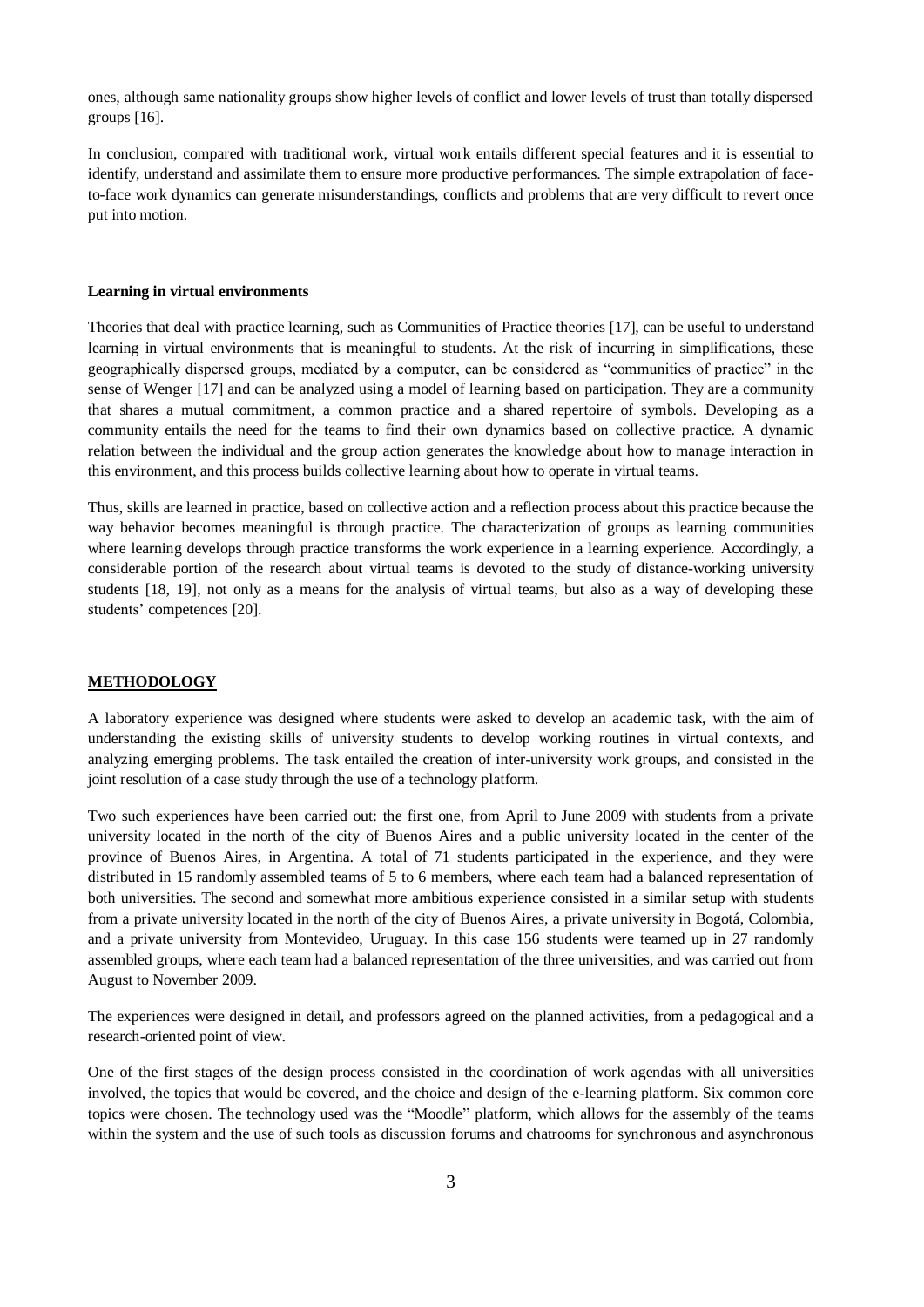communication. This platform was new to all universities involved, thus requiring from professors as well as students some time to become familiar with it.

Once these first aspects were agreed upon, a case study was chosen and a handbook was written, containing the work schedule, responsibilities and evaluation criteria. The case was "TBE in Quilmes Industrial S.A.: Work based on self-managed teams"<sup>1</sup>, not only because it presented a myriad of topics related to Organizational Behavior studies, but also because the case dwelt on self-managed teams and provided the opportunity to reflect on the experience in itself.

Also, several key deadlines were set. During the first week of access to the platform and assembly of the groups, each member was required to introduce him or herself to their fellow team members. The aim was the creation of empathy between members and sharing of information relevant to their collaborative activity. In week five every group had to present a succinct report on the topics they would analyze and the rationale for this choice. Here, the purpose was to have the team produce a document to expedite the work schedule and to have a landmark that entailed their need to interact with each other. Then, another five weeks later (and after receiving feedback on this report), each team was required to present a 20-page diagnosis and analysis of the case. Finally, to wrap up the activity, each university organized a face-to-face session to analyze, reflect on and extract conclusions from the experience, as a way of generating knowledge useful for the students and for future similar experiences.

The students were instructed to conduct all of their communications through the virtual platform, while no outside intervention would be allowed. This restriction was introduced to allow the faculty to monitor the development of work, each students' interventions and, eventually, to access the communications records and analyze group performance for research reasons.

This article draws on various sources of information. First, a statistical analysis of the participation of team members was carried out, followed by a qualitative analysis of the messages exchanged between the students. This allowed not only tracing the frequency of the messages but also their contents and an analysis of the lived experience. Later, the information gathered from the assessment meetings with the students was added, and a reflection on the work dynamics was developed.

This article will account for the findings from the first experience, as it is so far the one that has been analyzed in detail and that was shared by the authors.

## **FINDINGS**

1

In what follows the main findings of the experience will be presented in an orderly and straight manner, although the experience was complex, diverse, systemic and chaotic. The following topics will be particularly analyzed:

- Participation, non-participation and pseudo-participation
- Shared commitment, diverse commitment, ritual commitment and non-commitment
- Technology as a facilitator and an obstructer of group processes
- The task and the emerging conflicts
- Results from the task and from the group dynamics
- Emerging issues

#### **Participation, non-participation and pseudo-participation**

The analysis was made on the amount of active and passive participants, the amount of messages exchanged, their time distribution, and also more qualitative aspects such as complexity and diversity of ideas, and the emergence of different roles.

According to these variables, the 15 teams that participated in the experience can be grouped into 4 categories:

<sup>&</sup>lt;sup>1</sup> Kort, Graciela and Ariel Kievsky (2007). "TBE en Quilmes Industrial S.A: trabajo basado en equipos Autogestionados". Universidad of San Andrés, Buenos Aires, Argentina.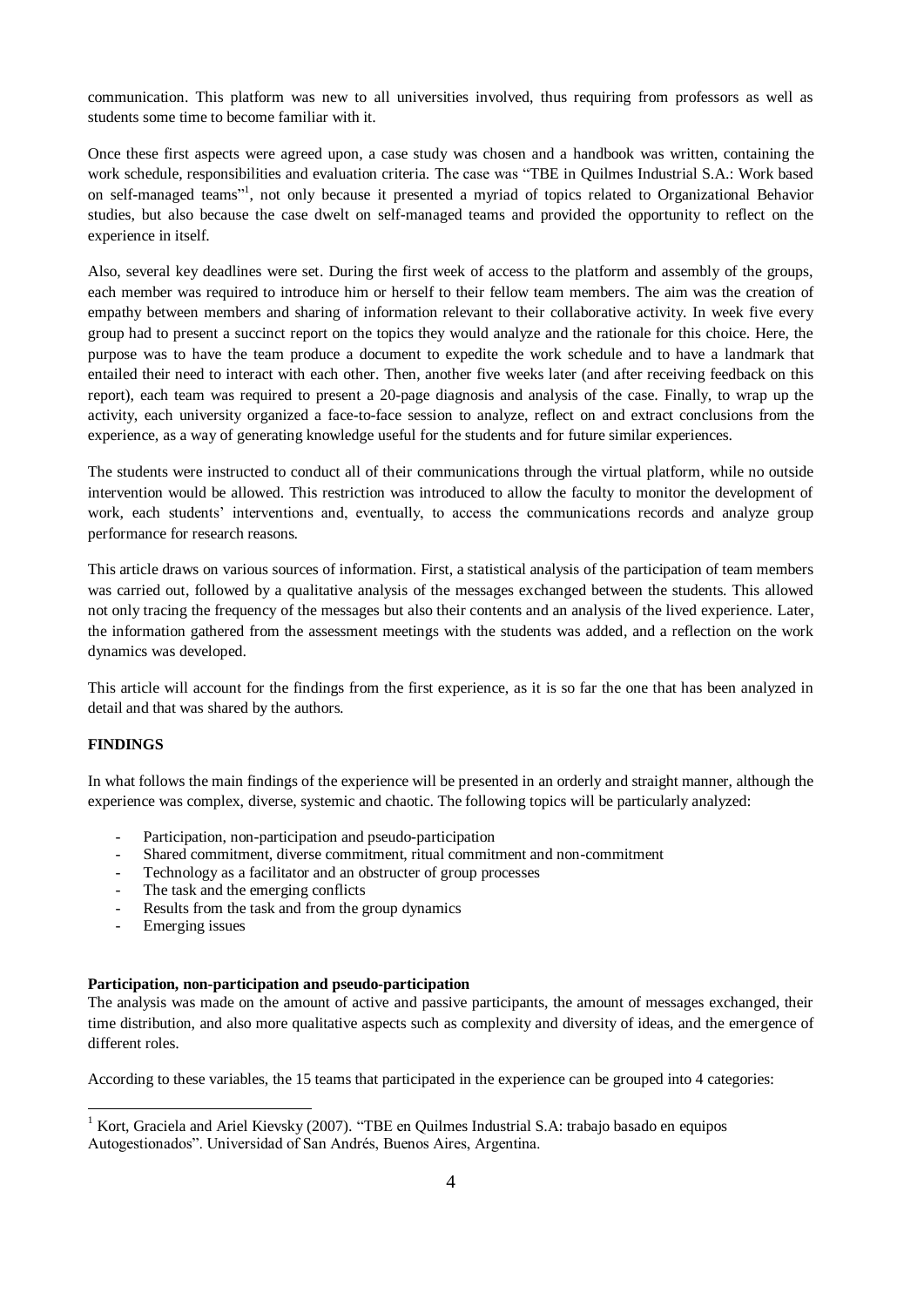- 1. *"*The" team: It is named as such because it was the only team with these features. Here, active participation is complete. There are no "*lurkers*", those passive students who only observe but never interact and that when the deadline approaches, *de-lurk* by appearing and giving their support to what was done by the group. With this team, the amount of messages is above average: over a theoretical average of 37.6 messages for all teams, this team"s messages total 94, thus being the group with the highest level of interaction when measured by amount of e-mails. Time distribution is balanced, so there are no high and zero interaction periods but it is sustained all along the experience. Content analysis shows that each message is minded and answered by the rest of the team; and no e-mail is answered with silence. Answers are given within a 2-day frame, and e-mails generate chains of answers. The participants" roles are clearly defined: beginners, followers, information providers, synthesizers, etc., but they are not fixed and change with the implementation phase. There are no dysfunctional roles.
- 2. The "quasi-teams": These are 5 and characterized by a high active participation. However, there are *lurkers* (one in most cases; two in one case). In almost all cases, the amount of messages is above the average amount (37.6), and in all cases, they are above the median (33). Time distribution is generally balanced, but it is affected by *lurking*: some participant does not reply, the group waits, then becomes restless, starts working, complains with the faculty and requires intervention, and finally ignores the *lurker* and resumes working, in the same way as "the" team. Rules need to be redefined in this truncated team: despite working with fewer members, they work as a team, with a high level of interaction and quality. Answers are given within a 2-day frame, and e-mails generate chains of answers. Different members begin, synthesize, analyze, etc., and role exchange is fluid. *Lurkers* access the platform and keep informed on the group"s progress, but they do not interact with their fellow members. Closer to the deadline there is a *de-lurking* process: a greeting to the team, apologies, poor excuses and compliance with the work already done by the team. The team accepts the member, but waits expectantly. In general the new participant does not contribute too much, but the team nevertheless formally includes him or her in the presentation, although in a few exceptional cases this does not happen because the participant drops out from the course.
- 3. The "groups": These are 6. Their level of participation, measured in amount of e-mails, is below the theoretical average and, in the best of cases, it equals the median. Only one of the groups does not have *lurkers*; in the rest, these silent participants are ubiquitous. Also, in many groups there are students who drop out from the course. The *lurker* is accepted when he appears by the end of the semester, but only as a formality. This is enough for the new participant. It is a ritual action. However, the group is upset, and the messages reflect this and their feeling of the injustice of the situation. Again, and just like the "quasiteams", the active members become restless, then wait, complain, and finally accept, not without annoyance. Communication sometimes flows and sometimes is nonexistent. There is no cadence. There are timely and untimely answers. There are no chains of e-mails. Messages are sometimes lost in silence. Feedback is bad. When messages are not answered, they are sent again, to see whether the rest of the members are still there. There are periods of uncertainty. Silence is interpreted as lack of interest. Frustration is followed by hope when the answer and the apologies arrive, but, again, frustration overflows when silence returns. It is a very slow moving group dynamics that becomes evident through its difficulties. Roles are blurry, expectations are unclear and, in general, the whole experience is lived as a nuisance.
- 4. The "pseudo-groups": These are 3 and characterized by a very low level of participation. Messages are basically ritual. They do not progress. Participation is lower than the minimum required. In every one there are *lurkers* and dropouts. In some cases the passive participants outnumber the active ones. There are 3 groups but each show their own profile: one of them never acquires a mixed identity, because two of their *lurkers* come from the same university. For the active participants, who come from the same university, virtual work becomes absurd. In the second group one of the participants carries the whole burden, in view that the rest of the members are either dropouts or *lurkers*. Finally, the third group presents the lowest interaction levels, with two active participants, two *lurkers* and three e-mails.

#### **Shared commitment, diverse commitment, ritual commitment and non-commitment**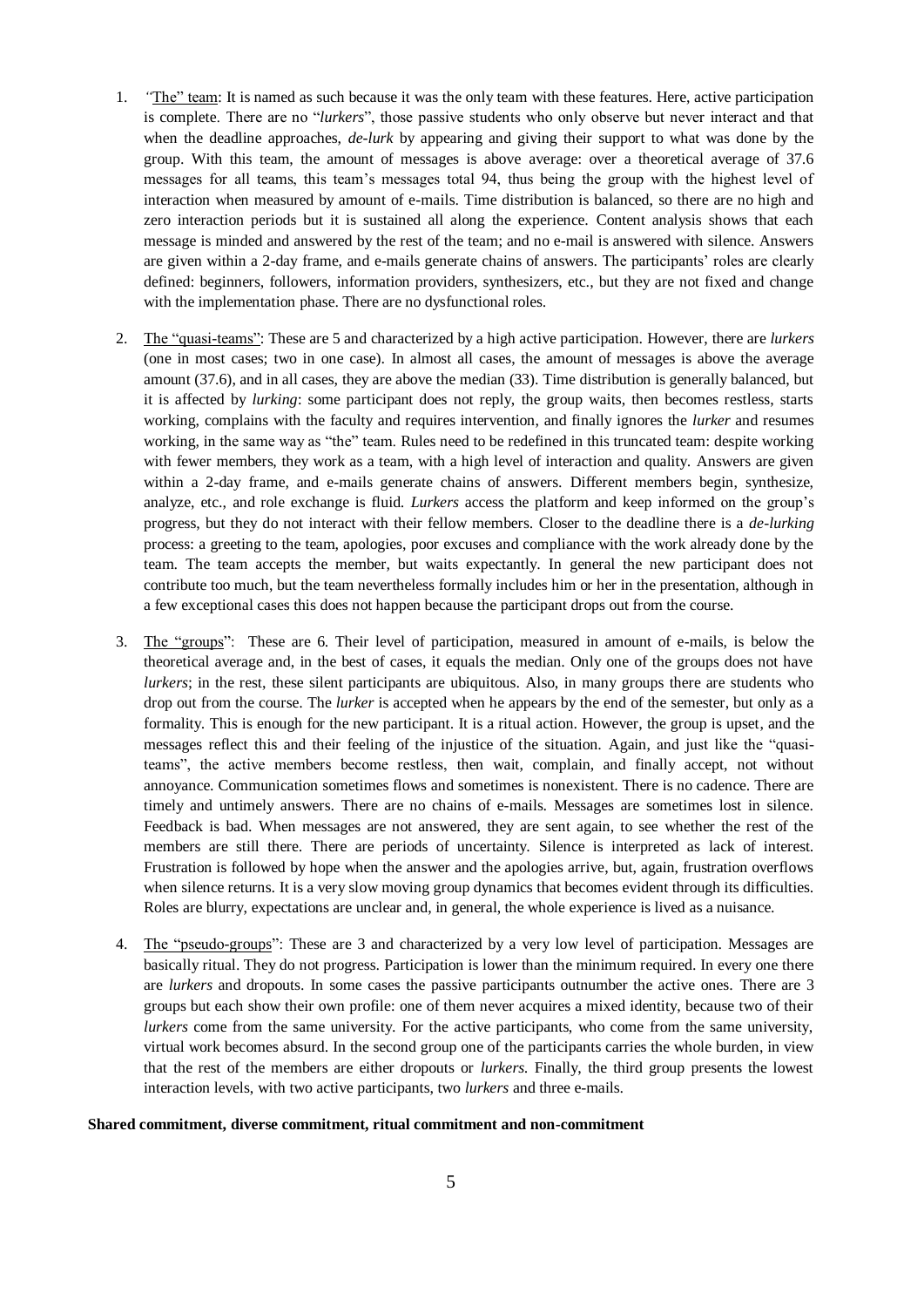It is clear that the type of commitment in terms of intensity and quality changes from group to group and within the same group. Understanding shared commitment as a desired feature, for the cases we analyze here in general terms this element has proved scarce.

- 1) Shared commitment: Only one of the groups, which we identified as "the" team, shows this feature. Not only has the level of commitment been constant in time, but it has also been marked by enthusiasm, challenge, pleasure over duty and a rational cost-benefit calculation.
- 2) Diverse commitment: This is typical of the "quasi-teams", where there is an occasional shared commitment, but not always between all members. Also, internal reasons for commitment are varied: for some members it is enthusiasm; for others, duty; and, lastly, other members decide to take more or less part in the activities according to a personal equation.
- 3) Ritual commitment and non-commitment: There are also cases of ritual commitment, based on form and not on substance, cases of minimum commitment (i.e., the least necessary for the group to consider peripheral participation as "legitimate"), de-commitment and non-commitment. Although it is possible to connect these behaviors to "pseudo-groups" and the least developed groups, the reality is more complex and varied. Different styles and modalities coexist within the different types of groups.

## **Technology as a facilitator and an obstructer of group processes**

A reflection from a socio-technical point of view, regarding how the platform"s technology can facilitate or obstruct interaction, can also be advanced here. Despite the efforts made in the design stage to make technology a facilitator, several problems emerged from the experience. In this sense, two interesting issues arose: 1) at the beginning or at the moment of the introductions; and 2) during the process of working on the case.

- 1) Technology at the beginning: Students evinced technology-related problems from the outset, although the platform was created on "Moodle", a well-known tool, and several tests were carried out to guarantee its smooth running. This is particularly relevant for the students who come from one of the two universities. Almost half of them do not have home access to the Internet, so that requires that they resort to an internet café or the university premises if they want to work in a timely manner with the group. Also, many of the students from this same university state that the enrollment process was not easy, that knowledge of English was a limitation, and that overall, the website is not friendly. When they were asked about their use of technology, the students would claim that although they are familiar with videogames, chatrooms and cell phones, such is not the case with these kinds of platforms, and that they not always know how to write an e-mail correctly. The instance of introduction results in a very succinct and formal knowledge of the other members of the group, where no contextual information is exchanged.
- 2) Technology when working on the case: Initially, all communication is asynchronous and established via emails. At the event of silences, waiting and nonattendance, students resort to synchronous communication through the chatrooms, with which they are familiar. This step generated a common feeling of frustration, because chatrooms were slow and in various occasions the connection spontaneously dropped. In view of this problem, many decided to use other chats (Hotmail service or SMS via cell phones), but this meant that their interaction remained outside the faculty"s reach and was not recorded. In the end, the students were allowed the use of other chatrooms (but not SMSs) on condition that conversations would be recorded and sent to the faculty. This represented a "patch" solution; we cannot be certain about how many groups conformed to this requirement. The analysis of these conversations follows the same patterns as with the groups that used asynchronous means.

## **The task and the emerging conflicts**

The analysis of the development of the assignment and team dynamics shows that a good portion of the time and energy are spent on coordination issues. In most of the cases interaction lacks substantive exchanges about the analysis of the case, and it is focused on agenda coordination, apologies and complaining for a want of participation.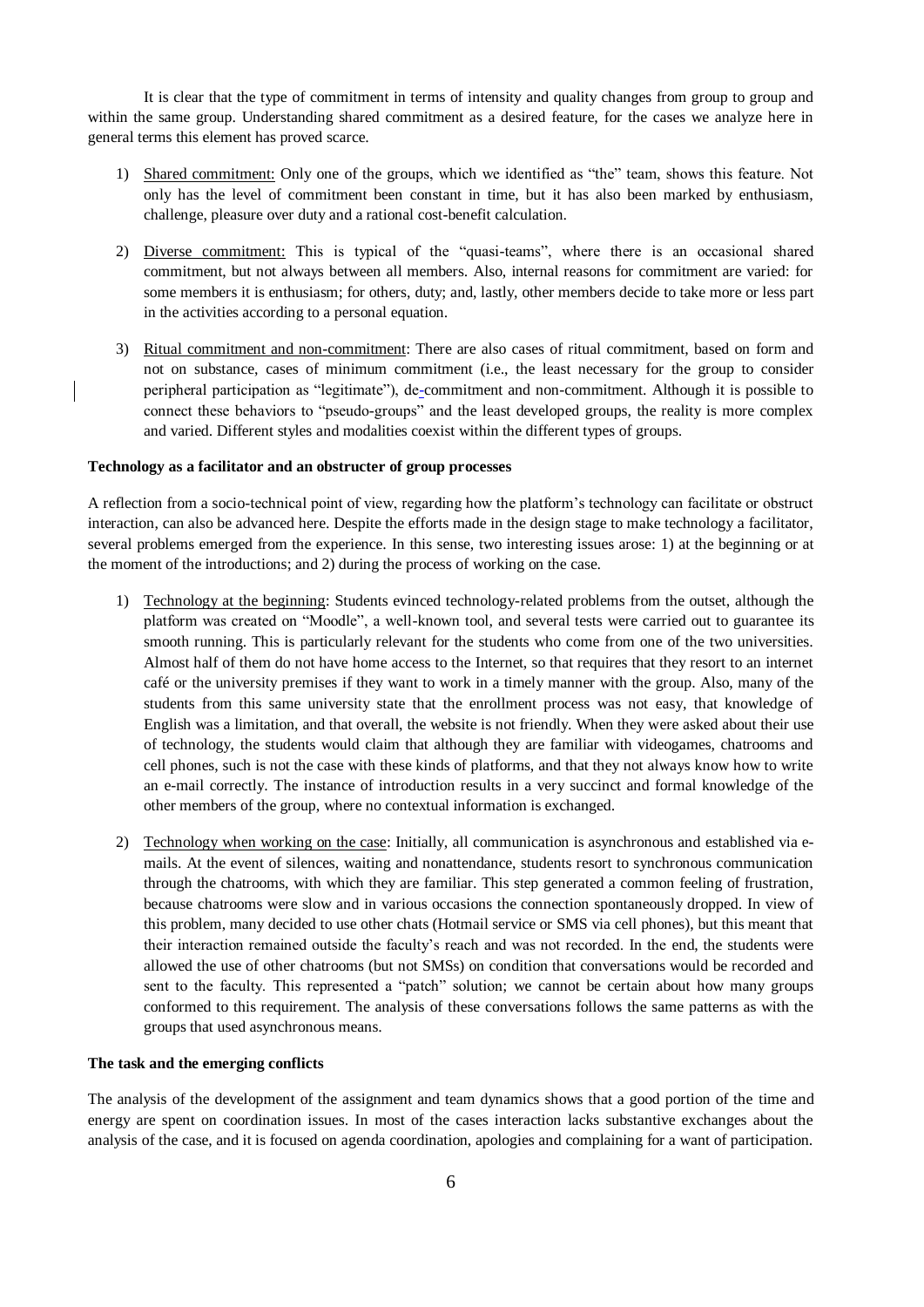Whenever information about the analysis of the case is exchanged, contributions are either individual or by subgroups (members from the same university), and are accepted without further inputting or questioning.

In some cases, the degree of boldness and hostility of the messages is striking. Complaints, channeled in part through the faculty, derogatorily stereotype "the others". In other cases, these messages are posted in the discussion forums. The following extracts are an example:

*"GUYS! I'm so angry! G. and J. have done nothing so far, and that's unacceptable. I'm angry that I have to work for others and that others are getting my mark. So, sorry, but we won't upload our assignment in moodle. I hope this is not a problem for the professors. I'm sorry, but this is university and, as in life, nobody will do things for you" (M., Group 14).*

*"C., you've got a nerve, really! Not only you never showed up, or helped or said anything, YOU DIDN'T WRITE THIS PAPER, I put your name on it only because I'm good, but you know you never did this. And on top of everything, you go and post a message on Monday and say you did a part of the culture section, that, anyways, YOU NEVER UPLOADED! I don't know what your problem is; lucky me, I have nothing else to do with you now" (A. T., Group 8).*

*"Can somebody say anything? It's a group assignment and nobody makes a single comment… I won't do it on my own! Get down to it, we need to complete it" (F., Group 15).* 

There are practically no interventions regarding the contents of the progress made. In general, a student with a higher level of commitment will take on the responsibility for completing the task and integrating the work already done, showing a higher or lower degree of opposition.

## **Results from the task and results from the group dynamics**

Results from the work itself are striking: all groups (thanks to, independently of, in spite of) their internal dynamics, turn in the assignment in a timely manner. Assignments differ from one group to the other in terms of quality and value, but there is no correlation between assignment and group features. The star team did not obtain the highest mark. Many middle groups obtain similar marks. Other groups, as the pseudo-groups, are equally able to pass. In general terms, individual marks reflect an even more diverse outlook. By all means, if conclusions had been drawn on results only and the faculty hadn"t had access to the group dynamics at the time it was taking place, we would have believed that groups were working perfectly well.

Regarding ex post satisfaction, results are not uniform, and this is a relevant element of analysis. In those groups characterized by a fluid communication, a sense of commitment and interaction, members congratulate each other and celebrate the results obtained. Their farewell e-mails show enthusiasm and rejoicing. Some members promise to keep in touch. For problematic groups there is no leave-taking: somebody turns in the assignment and here ends all communication.

We personally asked the students how they assessed the experience on the whole. Those who worked on their own felt angry and frustrated. Paradoxically or not, *lurkers* were enthusiastic: some of them end up acknowledging their calculating behavior, but only after being explained that the faculty "was watching". Would they recommend the experience to next year students? Students from the provincial university are positive, while the Buenos Aires City students would not recommend it. With exceptions and nuances, thus the experience ends.

## **Emerging issues**

Although almost all findings are emerging, some of them were absolutely impossible to foresee. These are related to the differences shown by both universities, the variety of the students" situations faced with the experience, and internal complaints.

By all means, the faculty and the authors of this paper belong to different universities: on the one hand, a public, small university from the interior. On the other, a private university from the capital, not big in size but prestigious.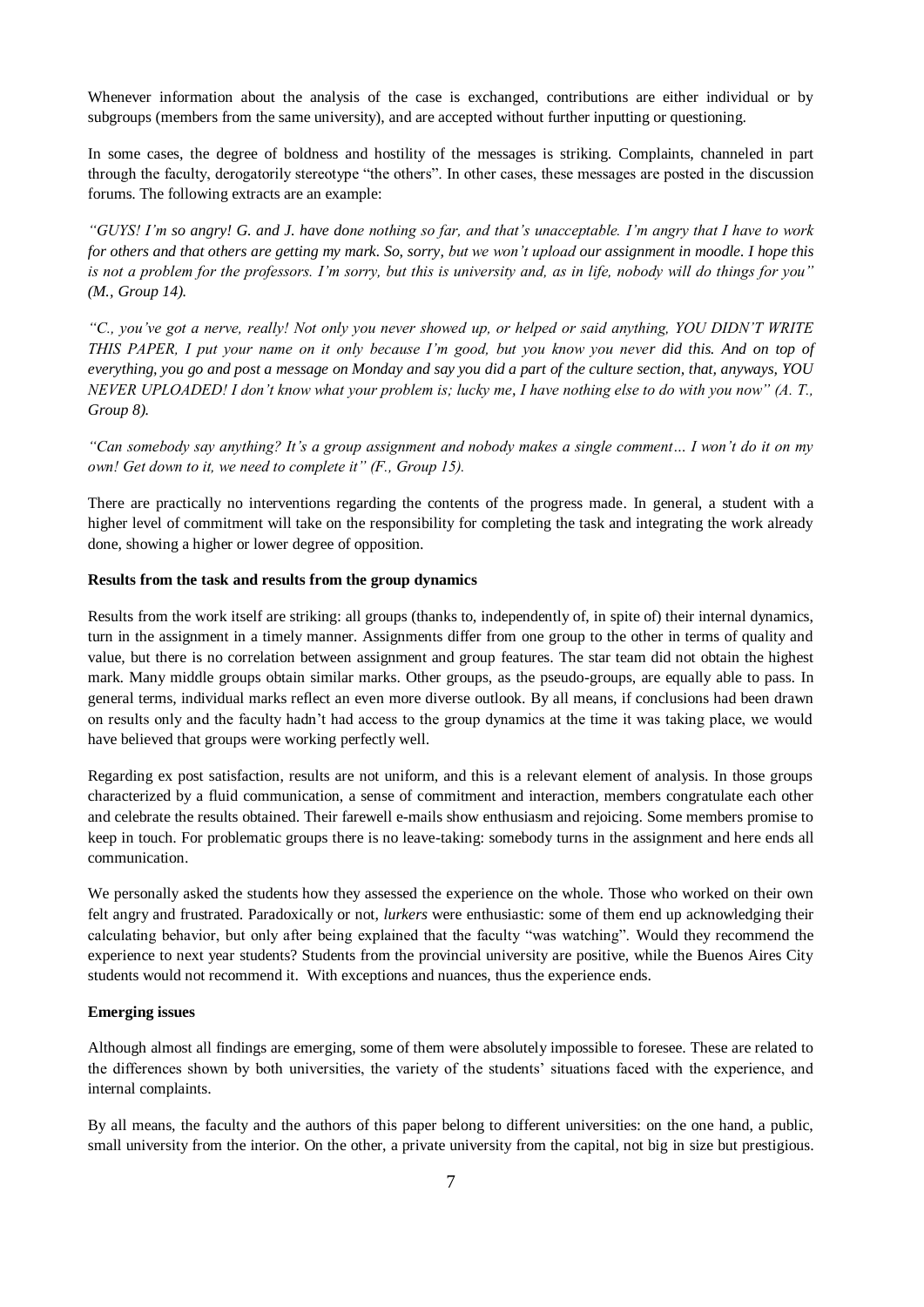In the first case, students access the public university because they belong to the same location or area of influence. In the second, students either invest money in their education or resort to a scholarship system, where their grade point average plays a crucial role.

Although these differences had been acknowledged beforehand, some of the consequences entailed were unexpected:

Technology availability, in terms of devices and skills, represented the first difficulty. We did not foresee that for some of the students from one of the universities, gaining access to a computer connected to the Internet would be so hard. Although this service was available on campus, the university was unprepared for this additional surge in demand; Internet cafés were an alternative, although inadequate for academic work; some classmate could help, but this was not a complete solution. Additionally, almost all students found it difficult to familiarize with the platform. The belief that all students would feel at ease with the platform proved wrong.

The second emerging difficulty was what social psychologists call the "otherness", where some groups of students questioned their "partners in the experience". They contended the requirement of working with "other" people who came from a university that had nothing to do with them. Thus, these students did not enroll in the platform and kept a watchful attitude. Not only were they not motivated by the reasoning about the possible enrichment of the learning experience, but more and more students began to agree with their view. A partial solution came with the Academic Council approval of the experience, but, for some, this validation entailed that biases were at work.

When the experience began, a large amount of students from one of the universities (with the exception of the previously noted cases) noticed that their classmates from the other university were taking the initiative. They told themselves that they would be the followers and go with the flow. For them, this was just an assignment. This was also the case for their distant classmates, although in many cases their scholarships were at stake. So, motivation was diverse. This explains much of the behavior adopted later and can be associated to a calculating position, with clear repercussions in styles of commitment. An idea slowly developed with most of the students (with the same exceptions), that could be worded as follows: "they…take everything in their path" and "those guys…are just opportunists".

## **ANALYSIS**

An analysis of the experience is highly interesting and can represent an important contribution for distance work experiences.

Regarding different degrees of participation, this modality allows students to enter and exit the team work with no apparent social cost (or without conscience of it). A feeling of invisibility affords some members the opportunity to handle an intermittent participation and to offer all kinds of excuses that the rest of the team deem more or less plausible. This is possible due to the lack of contextual information of the other student"s situation, and also, because there is a certain "feeling of solidarity" within each university"s subgroups.

When there is no contextual information (or an acknowledgement of this information) the student that does not participate, even due to valid reasons, can "let the others" do the job without the need to explain his or her behavior. Accordingly, the rest of the team is left to imagine the reasons, which are connected with the social imaginary or stereotypes that grow stronger with the experience and end up generating conflict. For example, the fact that some students had Internet access problems could be taken by them as "evident" (which excused their need for explanation), whereas for the rest of the team the feeling of "see how they are?" gained more and more ground. Thus, this lack of information about each member"s individual context generates misunderstandings that drag the team toward unproductive work dynamics.

Emerging dynamics are moderated by the formation of alliances within subgroups. These are created along the process of generation of a common idea about how the others are. The subgroups end up covering their own backs, which behavior also affects the performance of the group as a whole. Thus, the specific identity of the face-to-face subgroup prevails over the team"s identity and commitment. This explains the dynamics of those teams where the behavioral pattern was a fragmented participation, repeated excuses and absence of group functioning.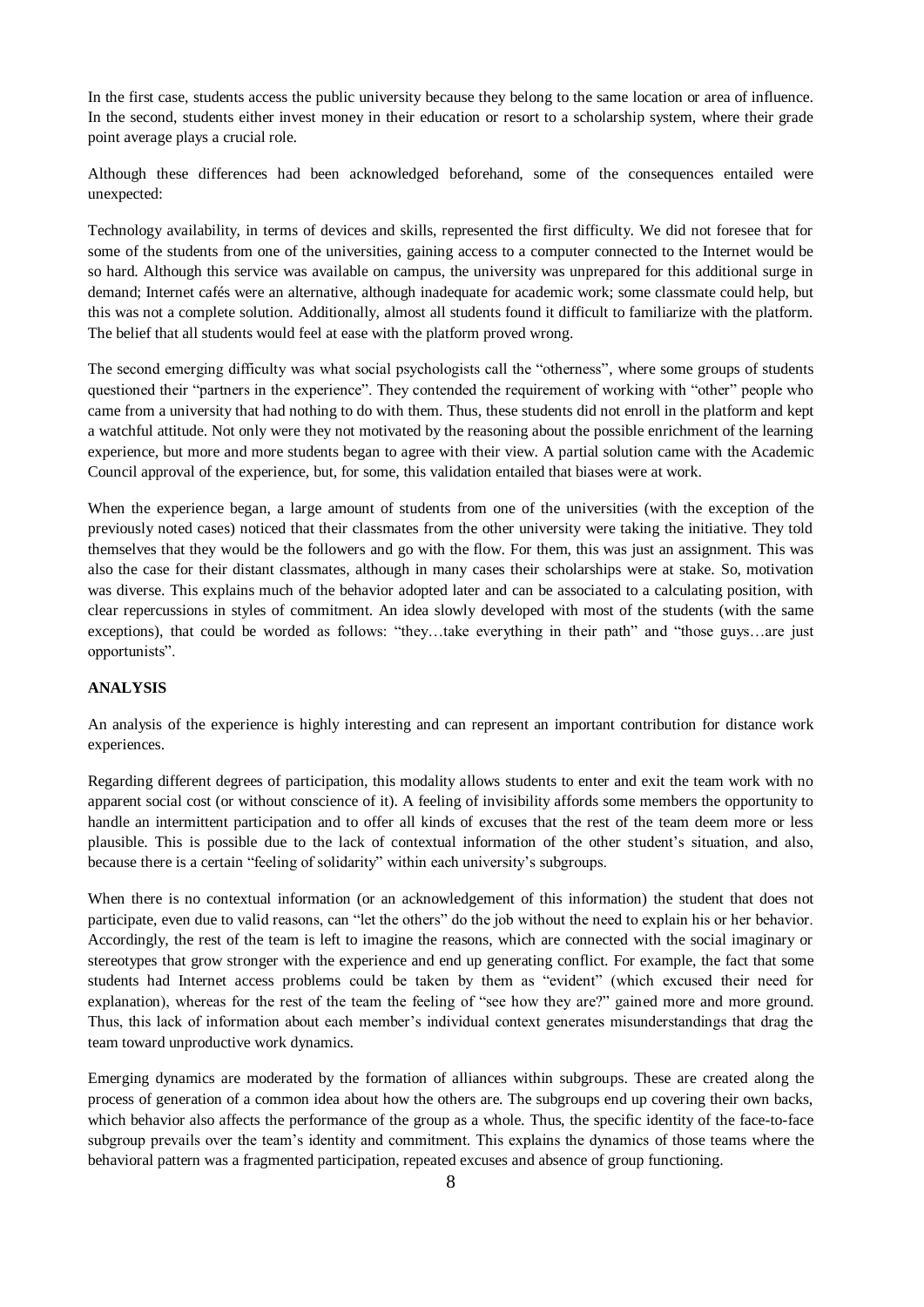Technology-mediated communication also creates a feeling of de-individualization. Interaction with unknown people or people with which we don"t normally interact, together with the fact that there is no face-to-face contact can sometimes make people say things they would not normally say in a face-to-face situation. There were no strong complaints within each university against local classmates, whereas several complaints were raised against students from "the other university", which increased the conflict level. Several messages show how explicit and nonacademic this conflict became. This behavior can be certainly explained by distance, invisibility and deindividualization.

In view of these situations it is interesting to analyze the relationship between results in terms of the assignment and in terms of team interaction. How can such a weak correlation be explained? Possible explanations may be related to the way regulations are interpreted by students from each university, to a certain "university culture", and to personal motivation. The first weeks of the experience revealed that coursework was not equally relevant for all students. The students from the Buenos Aires city university were strictly compelled to complete the assignment, and much was at stake for them. By contrast, at the public university and due to student pressure, enforcement was apparently more lax because there were alternative instances of evaluation.

Assuming this inference is correct, then for these experiences to work adequately, culture, incentives and rules should be extremely well aligned; so the design and implementation cracks are minimized and the team does not suffer from counterproductive activities.

Finally, time and technology are two core aspects that help understand what happened. The novelty entailed more time for the students to grasp the work modality and the consequences of their behavior. Although three months is a good deal of time for an academic calendar, it seems not to be enough for the students to understand the dynamics and peculiarity of these new work arrangements. Despite being alleged "digital natives", an unknown platform may represent a difficulty for some students. The logic of discussion forums was not easy to understand, synchronous interaction via MSN was different to face-to-face interaction, and the production of collective knowledge through digital means was not equal to sending SMSs. Distance work certainly proved to be a novelty not naturally adopted.

## **CONCLUSIONS**

What conclusions and knowledge can be drawn from this experience?

One of the first conclusions is that the use of technology does not come naturally. For the students (aged 19 to 24), adaptation to this work modality was particularly difficult, because it entailed a break from their familiar manner of collaboration. A platform with only discussion forums and chatrooms was not enough for group interaction, exchange of ideas and work. On the contrary, technology represented an obstacle: silences, "time out", more time for coordination, misunderstandings, stereotypes, etc. The question that we have to ask is: Are these events inherent to the use of technology? The analyses and the bibliography indicate that they are not. It is very probable that, if the necessary precautions had been taken, such as making particular situations explicit, devoting time to trust building and familiarizing with the platform, then results could have been quite different.

With regard to competences necessary for virtual work, communication and (especially) writing skills are key for effective work. The ability to communicate through the use of technology entails knowing how to eliminate assumptions, share context experiences, create empathy, and ask before making inferences or stereotyping. Face-toface work comes with experience sharing which ensures that those situations take place. Distance working means they have to be created.

Many aspects need to be underscored with respect to the design of a proper environment for those activities. When rules and incentives are not totally clear, participants may fall through the cracks created by the system. For example, the experience showed that if the students had other responsibilities, they would prioritize those where their presence was required. So it is evident that the importance of distance work needs to be assessed with regard to the student"s face-to-face obligations.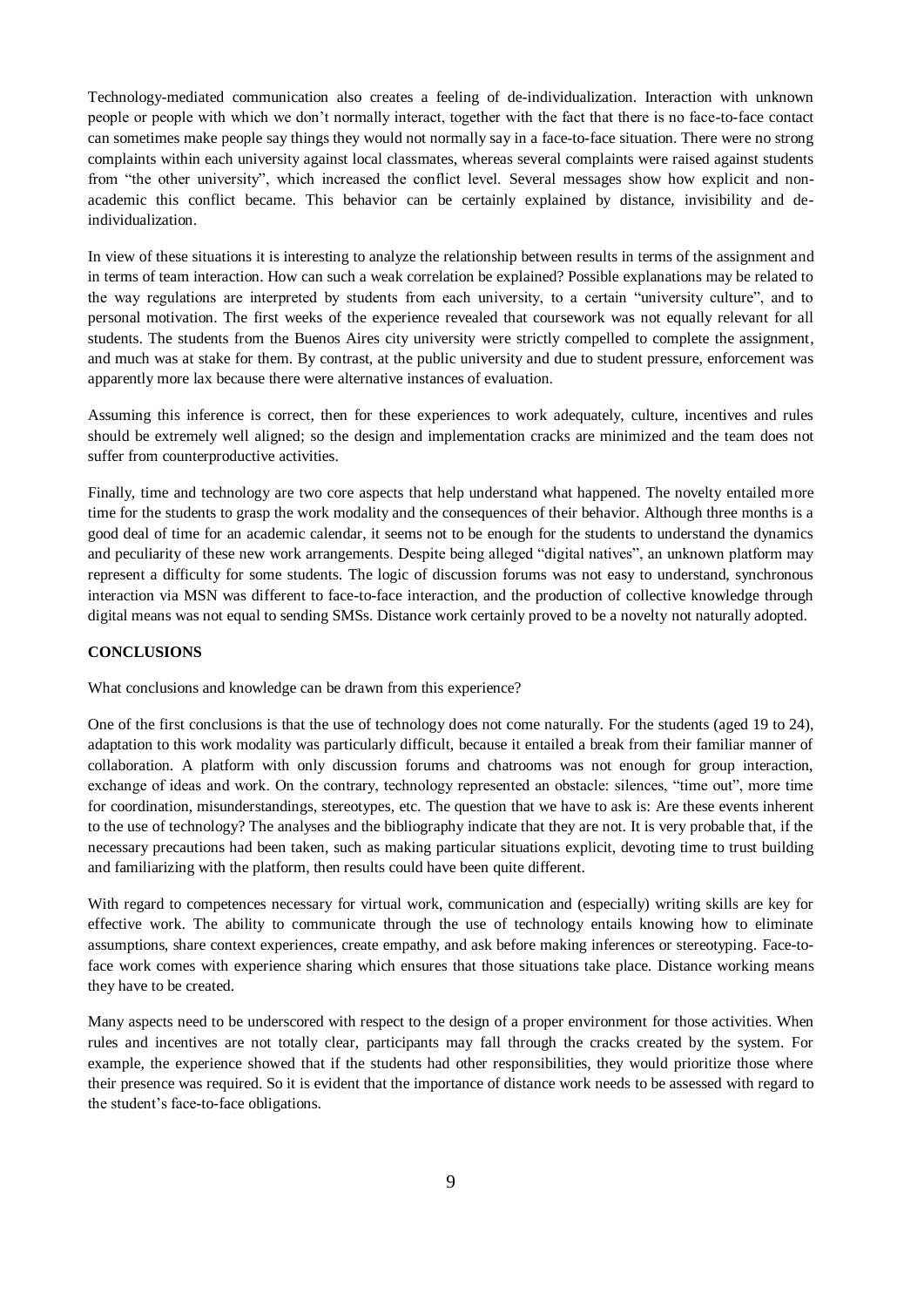Additionally, the cultural aspect is extremely important, and the adaptation of the participants" different cultural backgrounds needs to be taken into account. Cultural differences are liable to drag even more assumptions and stereotypes than are already abundant in this work modality.

Lastly, and about the experience in itself, the fact that the students underwent the difficulties entailed by distance working, gave the lessons learned a particular meaning for them. Sharing into the enthusiasm, but also the frustration, anger and indifference, and talking and reflecting on these feelings; transforms the experience into rich learning that goes beyond a mere course on digital alphabetization. As the students say, "for good or bad, we"ll remember this experience". Which is exactly the aim of education in many aspects: developing experiences to motivate reflection, question preconceptions and generate knowledge.

In any case, there is one conclusion that is easily drawn from this analysis: these experiences need to be intensified through the use of criteria in the following three dimensions.

- 1) Improvement of interaction through the use of the most suitable technology, taking into consideration that technology with a potential for the new and the unknown also entails new and unknown problems.
- 2) Capacity-building for diversity and distance working. We not always have to work with people who think alike, who values the same things we do, or who shares our means and/or priorities. The generation of an active empathy is as urgent as is necessary.
- 3) Broadening of our understanding of virtual, self-managed groups of a diverse composition. We know too little about them and our knowledge is still partial and fragmentary. We need to gain more and better knowledge of these groups.

Insofar as more experiences of this kind are carried out, students will be better prepared for technology-mediated work modalities.